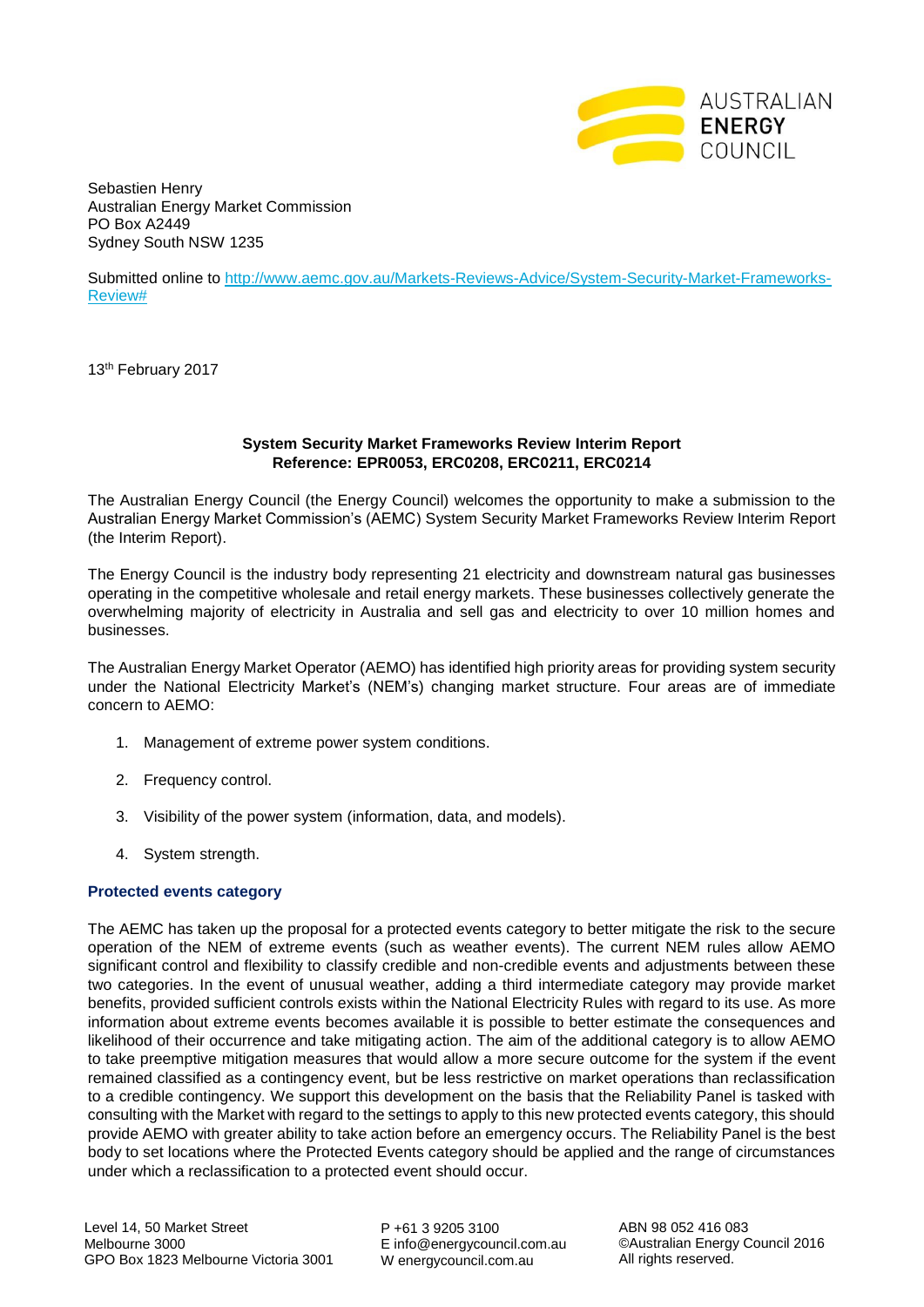### **Emergency frequency response service**

The Energy Council supports the development of an emergency frequency response service, to expand the scope of ancillary services to meet the needs of the changing network. The AEMC's Interim Report seems to have misinterpreted the operation of 6 second FCAS contingency response, in that the response is required to be fully provided within 6 seconds and sustained for a further 60 seconds and not initiate at 6 seconds as described in the Interim Report. We support the AEMC's draft rule to allow for the potential use of any technology solutions that can provide emergency frequency control. As the emergency frequency control scheme is developed, a transparent governance framework will assist to create a robust and effective mechanism.

The AEMC is correct in its Interim Report identifying that *contingency FCAS acts to arrest steep rates of change of frequency and then stabilises and recovers the system frequency over time to bring it back to within the normal operating frequency bands.* It is also worth noting that in South Australia, due to a South Australian Government directive, FCAS contingency raise services are not scheduled by AEMO for some credible contingencies which may significantly impact the South Australian region.

In South Australia, frequency stabilisation following a credible contingency, such as the trip of the Heywood interconnector flow path from Moorabool in Victoria to Tailem Bend in South Australia that leads to a large frequency fall is managed only by customer load shedding. It is also worth noting that while FCAS contingency services commence activating when frequency falls below 49.75 Hz, under frequency load shedding does not activate until approximately 48 Hz, by which time the system frequency in South Australia is somewhat in '*freefall*' and frequency stabilisation is difficult. It is possible that even with emergency frequency response enabled in South Australia this may be insufficient to prevent ongoing issues in South Australia if other FCAS contingency raise services remain unavailable for dispatch by AEMO. In addition, in order for emergency frequency response to be dispatched in South Australia, AEMO may require approval from the South Australian Government to schedule such a service if it is viewed as an additional FCAS contingency raise service.

It would be best to ensure AEMO has full access to existing tools for maintaining system security in South Australia, while investigating the options for additional services.

### **Valuing inertia and market design**

Power system security can be efficiently supported by the development and introduction of a mechanism to increase inertia in the system. Increasing inertia in the network assists to manage the rate of change of frequency, and where inertia is provided by synchronous generators or other synchronous plant, system strength and recovery after extreme events will also improve. So a holistic view of solutions will assist to identify the least-cost option. Our submission to the Discussion Paper outlined the case for creating a reward structure that reflects the value inertia provides to the system, which is currently provided incidentally by synchronous generators connected to the network.

The existing Network Support and Control Ancillary Service (NSCAS) mechanism provides a framework for procuring these types of services. These mechanisms are not currently being exploited, are predominately backward looking and do not cater for future system security issues or current operations that enhance the performance of the network. Prior to establishing new regulatory requirements or markets, a detailed examination should be undertaken of the appropriateness of existing NSCAS measures (like calculating the NSCAS gap) to meet system security issues.

Many of the solutions to improve system security can provide improvements to more than one of the four areas of immediate concern identified by AEMO. The AEMC's evaluation of the best (most efficient and effective) solution to increase system security needs to take account of the characteristics of electricity services. The design of a mechanism to value inertia depends on the inherent characteristics of the service. Inertia is an instantaneous and uncontrolled response to a need within the power system at that given point in time. This inertia response is an inherent feature of large synchronous generation and other synchronous rotating equipment. The benefits of inertia are diffused across the whole system, where investors who provide inertia cannot exclude those who do not pay for the service from receiving benefits. Currently, there is also an information asymmetry when examining the need for inertia services; transmission networks and AEMO are

Phone +61 3 9205 3100 Email info@energycouncil.com.au Website www.energycouncil.com.au

ABN 98 052 416 083 ©Australian Energy Council 2016 All rights reserved.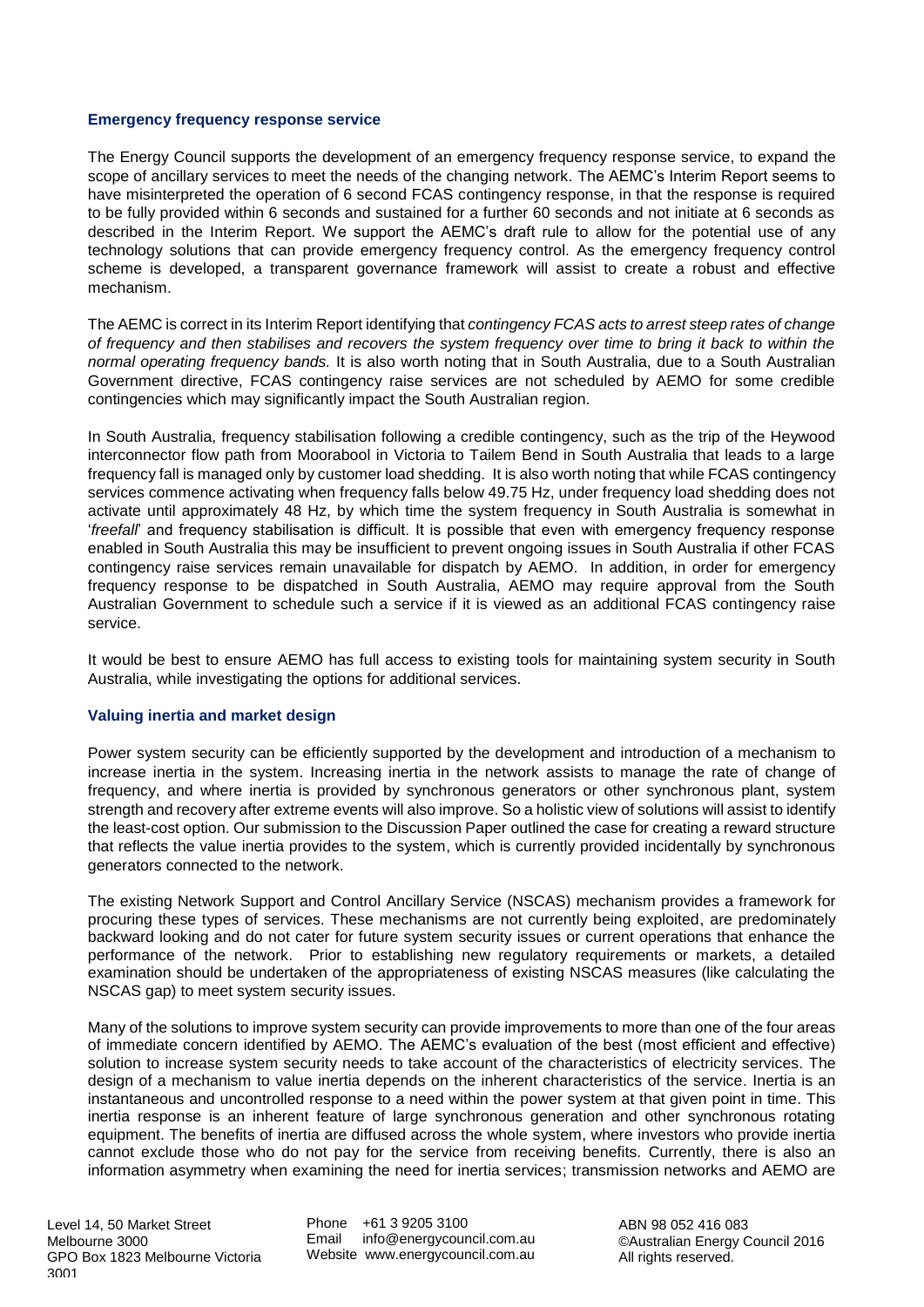the only parties with visibility of the level of inertia in the network. So inertia does not lend itself to a competitive market structure with many buyers and sellers, all with equal access to information. Identifying the least cost, most effective means to procure a service like inertia requires consideration of the limitations in the NEM and inherent in the service itself.

In order to elicit a supply response the revenue available to inertia providers must cover the cost of supply. In the long run, this may mean that revenue needs to cover the cost of a new investment (noting that most investments will also be able to participate and the energy and/or other ancillary services markets). In the short run, the revenue required may be lower as existing plant and equipment could be modified to provide new services. While it is important to remunerate investors for the services that they provide, the primary reason for these existing market participants to operate is to sell energy. To the extent that distortions in the wholesale market suppress wholesale prices to below the long run cost of production, the incentive to remain in the market will be reduced. Addressing these long term structural distortions will also assist in the efficient delivery of security enhancing services.

Our submission to the Discussion Paper outlined the view that AEMO could purchase more system inertia on behalf of the Market (as proposed in the AGL rule change<sup>i</sup>), and a new fast FCAS service. But if these support services were not developed or were infeasible then a RoCoF limit may be appropriate. At this early stage, it is essential to consider and balance the relative costs and benefits of all options. If it is possible for a competitive procurement process to deliver the necessary services to maintain system security, that competitive process is likely to yield greater efficiency than a regulatory requirement which seeks to impose an obligation on generators to provide a minimum level of service.

While there is a need to have a consistent set of mechanisms across the NEM, provided system frequency is being managed within the frequency operating standards (FOS), there may not be a requirement for additional services within a region at specific points in time. For example, there is currently no driver to create a requirement for specific inertia procurement (with the associated costs entailed in doing so) in Victoria as there is plentiful inertia within the region. However the mechanism should be flexible so that if and when it did become an issue in the future, the market operator could quickly create a price signal reflecting demand for the service.

In the event that the AEMC determines that a Market mechanism is unlikely to deliver the amounts of inertia response required and a regulatory response for generators to provide a minimum level of service is required, it is important to consider the cost recovery mechanism as it impacts to new and existing participants. One option is to determine contributions on the basis of a causer pays principle. To prevent the occurrence of conflicting dispatch outcomes this obligation could vary in proportion to generation capacity online and should not apply to generators who are offline. Alternatively, a synchronous condenser (not generating) would not affect dispatch and could be a generator operating under a Network Support Agreement (or similar) where the generator is not subject to marginal wholesale pricing outcomes and therefore, could be structured in a way that would not affect dispatch outcomes. Further consideration of these issues will be required as option for rule changes are investigated.

# **Visibility of the power system**

While the AEMC's process has not reached consideration of visibility of the power system yet, it is a key element to integrating intermittent and distributed resources to the network. Reliable wind power forecasts help Denmark manage wind power production that can at times exceed the total load of the country<sup>ii</sup>. Maintaining good visibility of intermittent generators and maintaining robust forecasting models assists in the overall system operation and the integration of renewables. Generation which is non-scheduled is not required to participate in AEMO's central dispatch process which diminishes the visibility and accountability of forecast generation.

In our 2016 submission to the Non-Scheduled Generation & Load in Central Dispatch rule changes (ERC0203) we outlined benefits arising from increased information and transparency in generation output. A reduction in the threshold for generator registration from 30MW to 5MW is in the interest of maximising price discovery and information transparency within the NEM as well as allowing AEMO to better control generation output from a system security perspective. The changes are likely to result in market participants changing their behaviour by virtue of having additional data to inform their operational decisions and bidding practices.

Phone +61 3 9205 3100 Email info@energycouncil.com.au Website www.energycouncil.com.au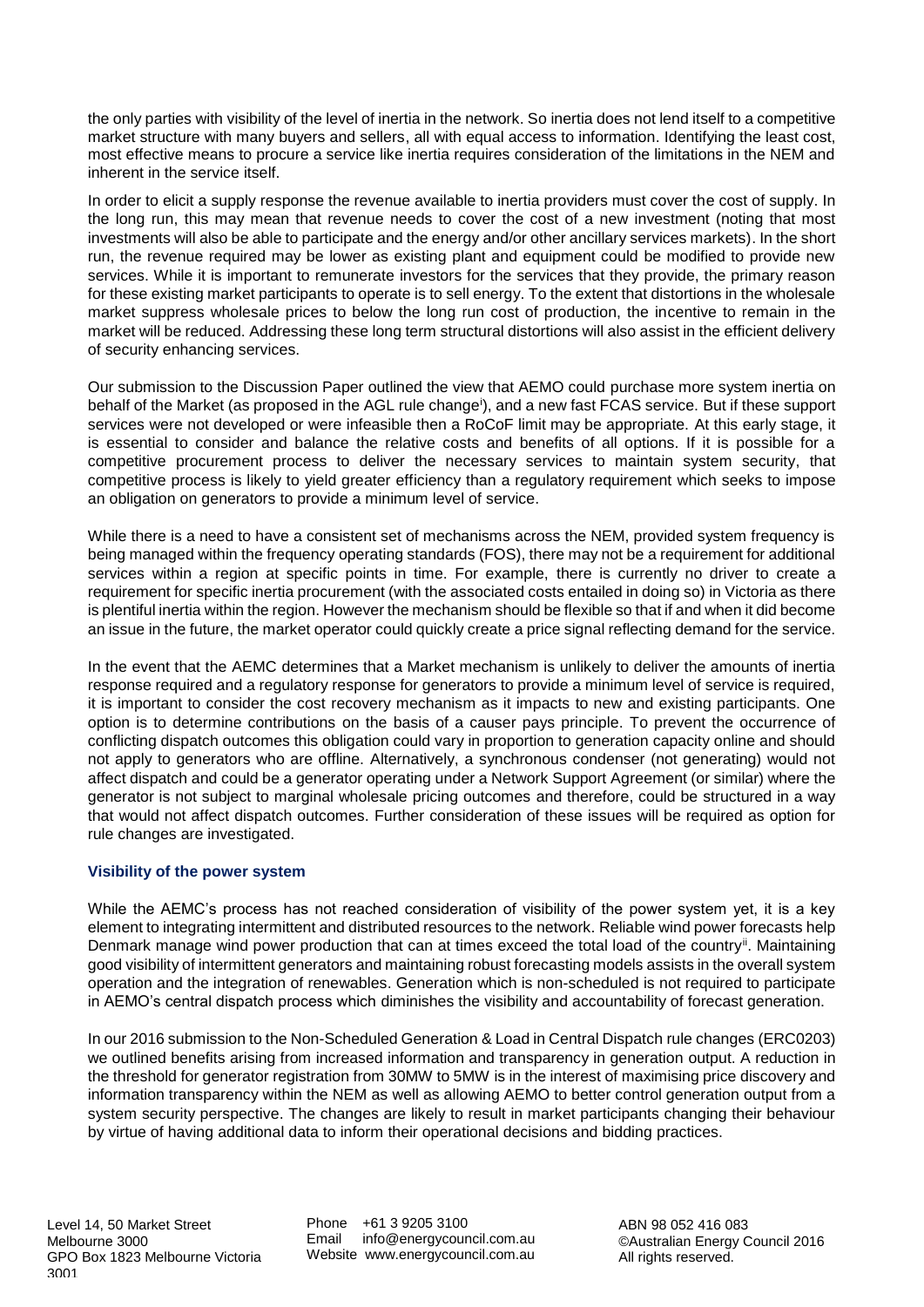Non-scheduled generation is not required to conduct its own forecasting that contributes to AEMO's planning and management of system security. In the future, as intermittent generation makes up a larger share of generation it may be necessary for all generators to contribute to the forecasting efforts of the market operator. In 2016, around 30 per cent of wind generators in the NEM were non-scheduled (Figure 1).



**Figure 1: generation capacity by fuel and market status, 2016**

# Source: Australian Energy Council data, 2017

At the distributed generation level, in the future it may become necessary to improve the visibility of distributed generation to the network or the market operator. AEMO's ability to robustly forecast the impact of solar PV on network performance will inform the tools it uses to control frequency or the mitigating measures taken in anticipation of an extreme weather event. The roll out of smart meters around the NEM is underway, and smart meters have the capability to report customer level data remotely. However, to take advantage of this capability to increase the visibility of distributed generation, the household system needs to be configured correctly.

# **Constraining generators should be a last resort**

Constraining down generation to prevent the loss of system security should be a last resort, because it decreases the utilization of assets and may be inefficient for consumers in the long term. However, constraining generators is a reliable and immediate tool for managing system security (and was used to control RoCoF following the 2016 system black event in South Australia), where other solutions do not currently exist. Over time, other solutions may be developed and implemented which may be more sustainable and efficient in the long run. The NEM's strong governance framework and market structure should be leveraged to assist us to find innovative and smart solutions to system security under high shares of intermittent, asynchronous generation.

We recognise that the NEM network planning requirements are not set on the basis of a constraint-free network under all credible conditions, and so constraining down of generation under some system conditions may be the most cost efficient solution. Ensuring that we make the most of our generation resources means that we find the most effective and efficient means of providing a secure system in the long run interest of consumers. This will enable Australia to minimise possible inefficient outcomes seen in countries such as Ireland where constraining intermittent wind resources has become the norm to maintain system security<sup>iii</sup> (which in some circumstances may have been poorly located in areas of congestion). In the long run, inertia and energy should be co-optimised combined with market arrangements in place, where investors have the choice of providing inertia services or providing energy and not contributing to inertia.

The measures outlined in the Interim Report provide additional tools for the market operator to manage system security. We support the continued close collaboration between market participants, AEMO and the AEMC to respond to the market challenges as technology and energy use transforms the market.

Phone +61 3 9205 3100 Email info@energycouncil.com.au Website www.energycouncil.com.au

ABN 98 052 416 083 ©Australian Energy Council 2016 All rights reserved.